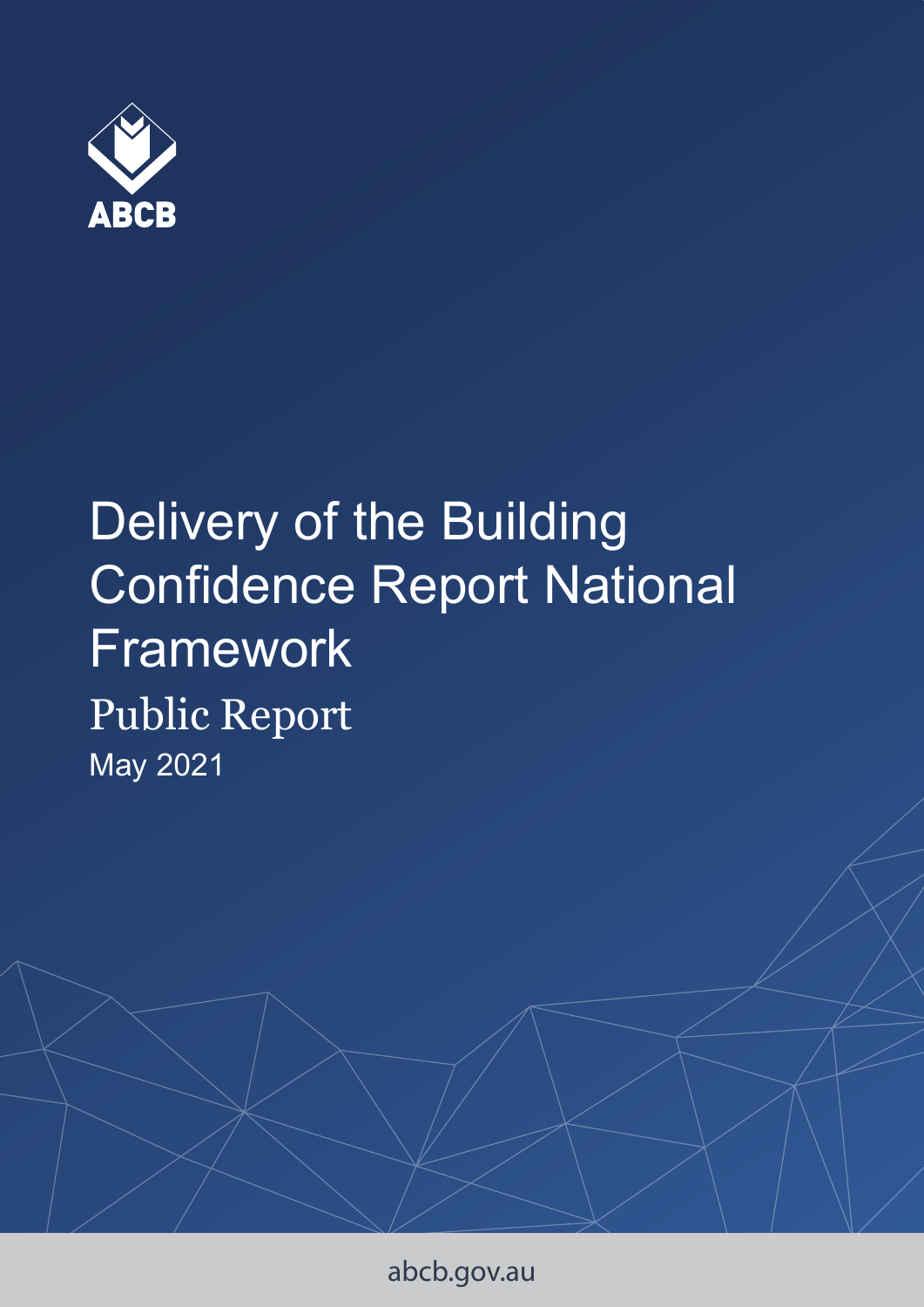## **Delivery of the Building Confidence National Framework**

This report details progress in delivery of the [Building Confidence National](https://www.abcb.gov.au/Resources/Publications/Corporate/Building-Confidence-National-Framework)  [Framework](https://www.abcb.gov.au/Resources/Publications/Corporate/Building-Confidence-National-Framework) by the Building Confidence Report (BCR) Implementation Team (the Team). The Team previously publicly reported on its work in December 2020.

## **Background**

The [BCR](https://www.industry.gov.au/data-and-publications/building-confidence-building-ministers-forum-expert-assessment) was released in April 2018 and made 24 recommendations to Building Ministers to improve compliance and enforcement in the building and construction industry.

Building Ministers established the Team in July 2019 within the Office of the Australian Building Codes Board (ABCB). The Team was tasked with developing and reporting on a National Framework for the consistent implementation of the BCR recommendations, as well as the design, construction and certification of complex buildings.

The Building Confidence National Framework guides the Team's work, which is in addition to work underway in individual states and territories. Version 2 of the Building Confidence National Framework was released in February 2021. Changes were made to incorporate Building Ministers' decisions from their November 2020 meeting on priorities and outputs, summarised in the [Public Report \(December](https://www.abcb.gov.au/Resources/Publications/Corporate/Public-report-delivery-of-the-BCR-national-framework-December-2020)  [2020\).](https://www.abcb.gov.au/Resources/Publications/Corporate/Public-report-delivery-of-the-BCR-national-framework-December-2020)

Implementation of the majority of the national responses, developed by the Team, remains the responsibility of states and territories.

## **Consultation**

Consultation is critical to the Team's work. It works closely with governments and industry through targeted consultations, recommendation-specific working groups, and forums. The Team consults and liaises with the Building Ministers' Meeting and senior building officials. Direction and advice is provided by the ABCB and Building **Ministers**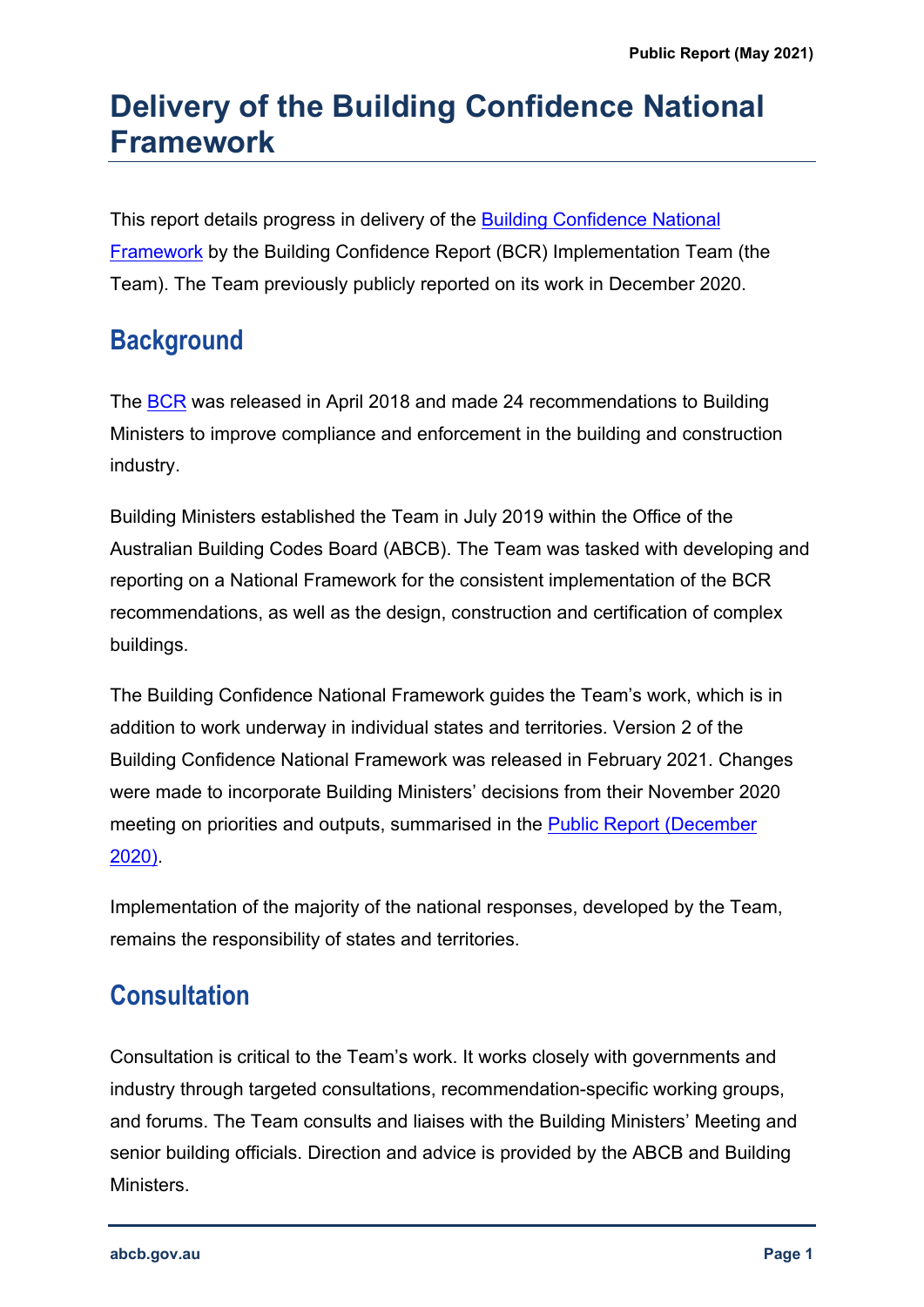The Team also seeks advice from its Experts Panel and Industry Leaders Consultative Group (ILCG).

The Experts Panel is a diverse group of eminent professionals who have been appointed in their personal capacity to provide the Team with confidential advice on how to deliver the BCR recommendations.

The ILCG, which also responds to Building Ministers' desires for industry to make a contribution to addressing problems in the sector, comprises a cross-section of industry associations and representatives who have volunteered to provide technical advice and act as a high-level forum for consultation on delivery of the National Framework.

#### **Public consultations**

In addition to targeted consultations, the Team consults publicly through the ABCB's Consultation Hub. As at May 2021, the open public consultations include:

 [Recommendation 21: discussion paper on a draft Building Product Assurance](https://consultation.abcb.gov.au/engagement/draft-national-building-product-assurance-framewor/)  [Framework](https://consultation.abcb.gov.au/engagement/draft-national-building-product-assurance-framewor/) (open 29 March 2021 to 6 June 2021).

Completed public consultations and surveys include:

- [Recommendation 20: discussion paper on a building manual](https://consultation.abcb.gov.au/engagement/building-manuals/) (open 9 March 2021 to 17 May 2021)
- Recommendation 9 and 11: discussion paper on the integrity of private building [surveyors and their role in enforcement](https://consultation.abcb.gov.au/engagement/copy-of-discussion-paper-integrity-of-private-buil/) (open 2 March 2021 to 27 April 2021)
- Recommendations  $13 16$ : discussion paper on the design documentation [process](https://consultation.abcb.gov.au/engagement/building-design-acceptance/) (open 16 November 2020 to 28 February 2021)
- [Recommendation 17: discussion paper on the draft model process for](https://consultation.abcb.gov.au/engagement/independent-third-party-review/)  [independent third party review](https://consultation.abcb.gov.au/engagement/independent-third-party-review/) (open 7 December 2020 to 28 February 2021)
- [Recommendation 18: discussion paper on the draft model process for](https://consultation.abcb.gov.au/engagement/mandatory-inspections/)  [mandatory inspections](https://consultation.abcb.gov.au/engagement/mandatory-inspections/) (open 7 December 2020 to 28 February 2021)
- [Recommendation 7: draft Auditing and Compliance Publication Framework](https://consultation.abcb.gov.au/engagement/auditing-and-compliance-publication-framework/) (open 9 November 2020 to 31 January 2021)
- [The draft definition for building complexity](https://consultation.abcb.gov.au/engagement/definition-for-building-complexity/) (open 22 May to 1 November 2020).
- [Recommendations 1 and 2: the draft National Registration Framework for](https://consultation.abcb.gov.au/engagement/dp-national-registration-framework/)  [Building Practitioners](https://consultation.abcb.gov.au/engagement/dp-national-registration-framework/) (open from 26 June to 23 August 2020)
- [Recommendation 7: Reporting on the auditing of commercial buildings](https://consultation.abcb.gov.au/engagement/reporting-on-the-auditing-of-commercial-buildings/) (survey open from 30 June to 14 July 2020), and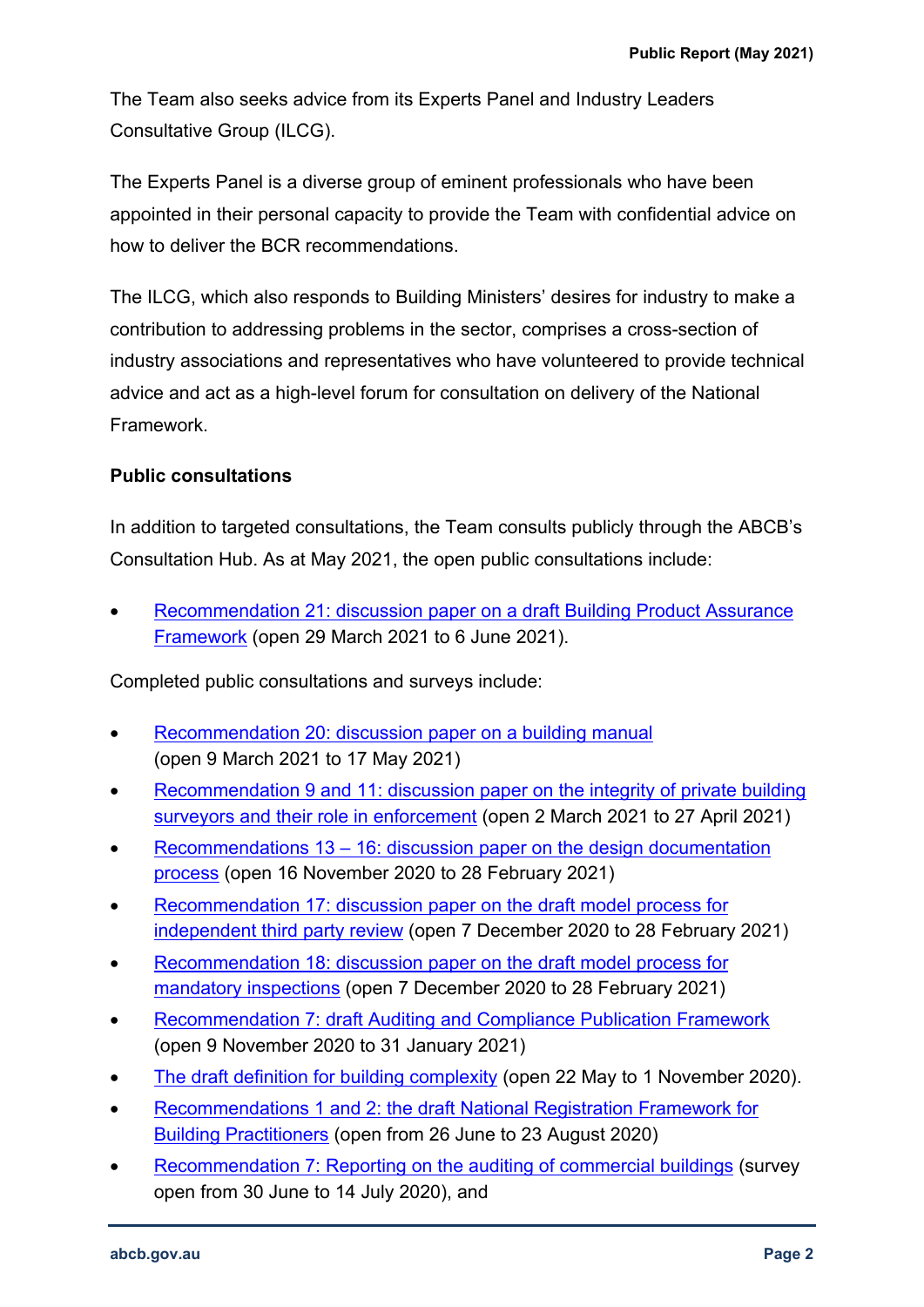[Recommendation 10: discussion paper with a draft Model Code of Conduct for](https://consultation.abcb.gov.au/engagement/discussion-paper-nmcoc-bs/)  [Building Surveyors](https://consultation.abcb.gov.au/engagement/discussion-paper-nmcoc-bs/) (open from 13 March to 24 April 2020).

### **Current status**

The Team's work aims to ensure jurisdictions are afforded flexibility when implementing recommendations, with work focused on delivering benchmarked minimum model guidance for states and territories to consider drawing upon in their respective regulatory contexts.

The current status of all recommendations is at Table 1 below. A visual representation of links between each recommendation is at Figure 1.

| <b>Status</b>                                                                                                                                           | <b>Progress</b>                                                                                                                                                                                                                                                                                                                                                                                                                                           |
|---------------------------------------------------------------------------------------------------------------------------------------------------------|-----------------------------------------------------------------------------------------------------------------------------------------------------------------------------------------------------------------------------------------------------------------------------------------------------------------------------------------------------------------------------------------------------------------------------------------------------------|
| Recommendations 1 & 2 -<br><b>National Registration</b><br>Framework (NRF)                                                                              | In April 2021, Building Ministers considered the draft<br>NRF. Ministers noted work to date in developing a<br>model National Registration Framework, and agreed<br>it should preceed Automatic Mutual Recognition <sup>1</sup> .<br>Ministers will convene mid 2021 to consider the final<br>NRF proposal.                                                                                                                                               |
| Recommendation 3-<br>Guiding principles for<br><b>Continuing Professional</b><br>Development (CPD) on the<br><b>National Construction Code</b><br>(NCC) | A discussion paper is being developed with input<br>from government and an industry working group to<br>facilitate input into the development of a set of<br>guiding principles.<br>The principles will assist in achieving nationally<br>consistent mandatory requirements and<br>implementation of CPD on the NCC into new and<br>existing CPD schemes.<br>This complements work by the broader Office of the<br>ABCB to provide online CPD on the NCC. |
| Recommendation 4 -<br>Career paths for building<br>surveyors                                                                                            | In response to stakeholder input, and in accordance<br>with a decision of the Board, a discussion paper and<br>draft guide on evidence of experience for building<br>surveying registration is being developed with input<br>of industry and government. The draft guide will<br>include information on career pathways for building<br>surveyors.                                                                                                        |

#### **Table 1 Current status of all BCR recommendations**

<sup>1</sup> <https://www.pmc.gov.au/domestic-policy/deregulation-taskforce/occupational-mobility>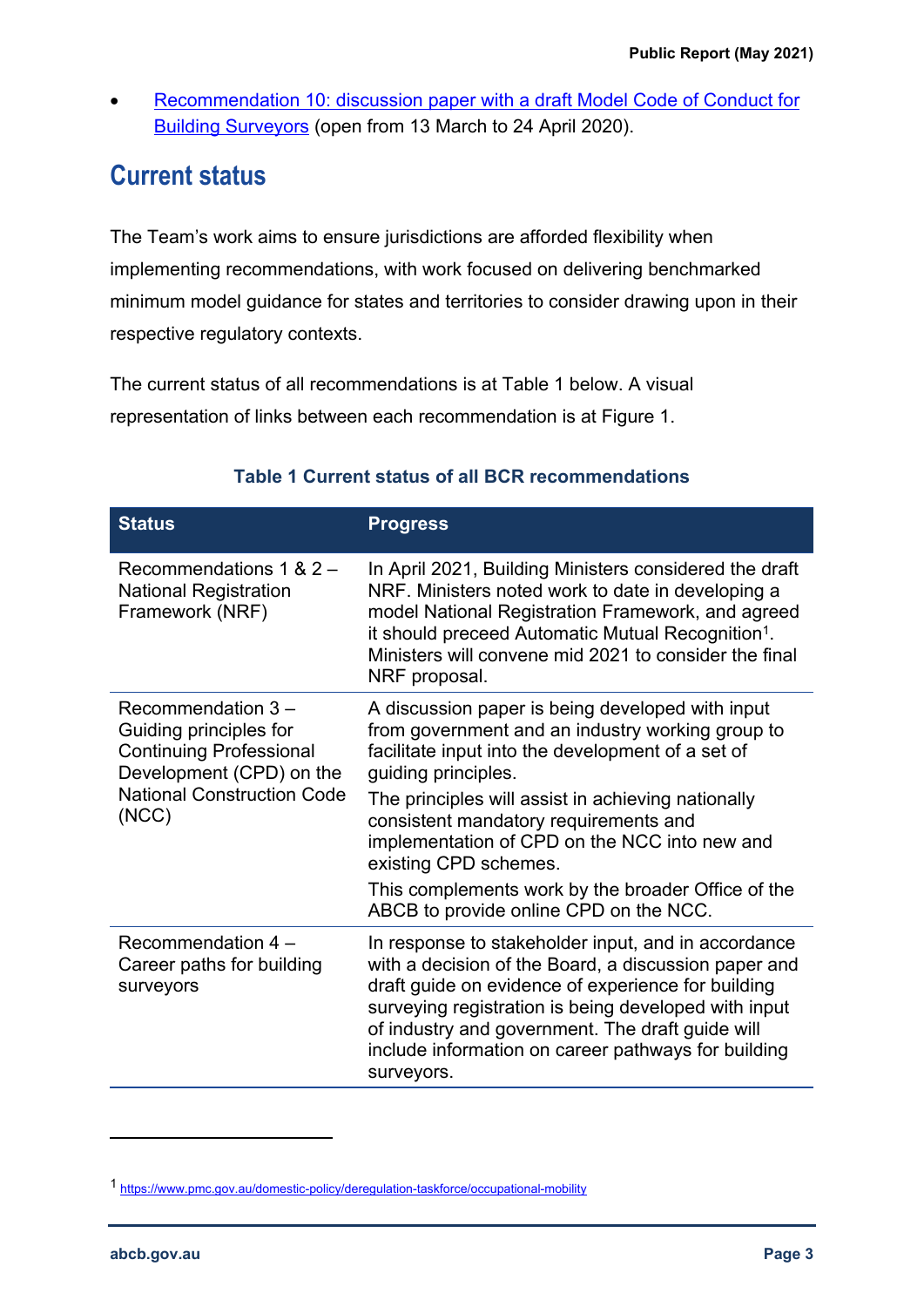| <b>Status</b>                                                                                                                | <b>Progress</b>                                                                                                                                                                                                                                                                                                                                                                           |
|------------------------------------------------------------------------------------------------------------------------------|-------------------------------------------------------------------------------------------------------------------------------------------------------------------------------------------------------------------------------------------------------------------------------------------------------------------------------------------------------------------------------------------|
| Recommendation $5-$<br>Improving collaboration<br>between regulators<br><b>COMPLETE</b>                                      | The model Terms of Reference for an Intra-<br>jurisdictional Building Regulators Cooperative<br>Committee, agreed by Building Ministers in<br>November 2020, has been provided to state and<br>territory building regulators for their consideration<br>and implementation, where appropriate.                                                                                            |
| Recommendation 6 -<br><b>Effective regulatory powers</b><br><b>COMPLETE</b>                                                  | A list of minimum powers necessary to undertake<br>effective regulatory compliance activities was agreed<br>by Building Ministers in November 2020 and<br>provided to jurisdictions for consideration and<br>implementation, where appropriate.                                                                                                                                           |
| Recommendation 7 -<br>Reporting on auditing of the<br>construction of commercial<br>buildings                                | Public consultation on a draft Auditing and<br><b>Compliance Publication Framework closed on</b><br>31 January 2021. The Team has analysed<br>responses and refined the draft Framework in<br>response. The final Framework will be presented to<br>the ABCB Board in June 2021. States and territories<br>are responsible for developing and making public<br>their auditing strategies. |
| Recommendation 8 - Fire<br>authorities in the building<br>approval process                                                   | The Team continues to consult with stakeholders to<br>develop high-level guidance, noting that progress on<br>this recommendation is linked to BCR<br>recommendations 1 and 2.                                                                                                                                                                                                            |
| Recommendation 9 and 11<br>- Integrity of private building<br>surveyors, and Role of<br>building surveyors in<br>enforcement | Public consultation on a discussion paper was<br>completed on 27 April 2021. The Team is analysing<br>comments to finalise a response to Building<br>Ministers by mid 2021.                                                                                                                                                                                                               |
| Recommendation 10 -<br>Code of conduct for building<br>surveyors<br><b>COMPLETE</b>                                          | The finalised model Code of Conduct was noted by<br>Building Ministers in November 2020. It has been<br>published on the ABCB website and provided to<br>jurisdictions for consideration and implementation,<br>where appropriate.                                                                                                                                                        |
| Recommendations 12 and<br>20 - Data collection and<br>sharing and building manual                                            | A discussion paper on building manuals was<br>released in March 2021 and is open until<br>17 May 2021. The Team continues to work with a<br>steering group to develop responses to<br>recommendations 12 and 20.                                                                                                                                                                          |
| Recommendation 13-16 -<br>Design and documentation                                                                           | Public consultation on a draft design approval<br>process closed on 28 February 2021. The Team is<br>analysing comments to finalise a response by mid<br>2021.                                                                                                                                                                                                                            |
| Recommendation 17 -<br>Independent third party<br>review                                                                     | Public consultation on a draft model process for<br>independent third party review closed on<br>28 February 2021. The Team is analysing comments<br>to finalise a response by mid 2021.                                                                                                                                                                                                   |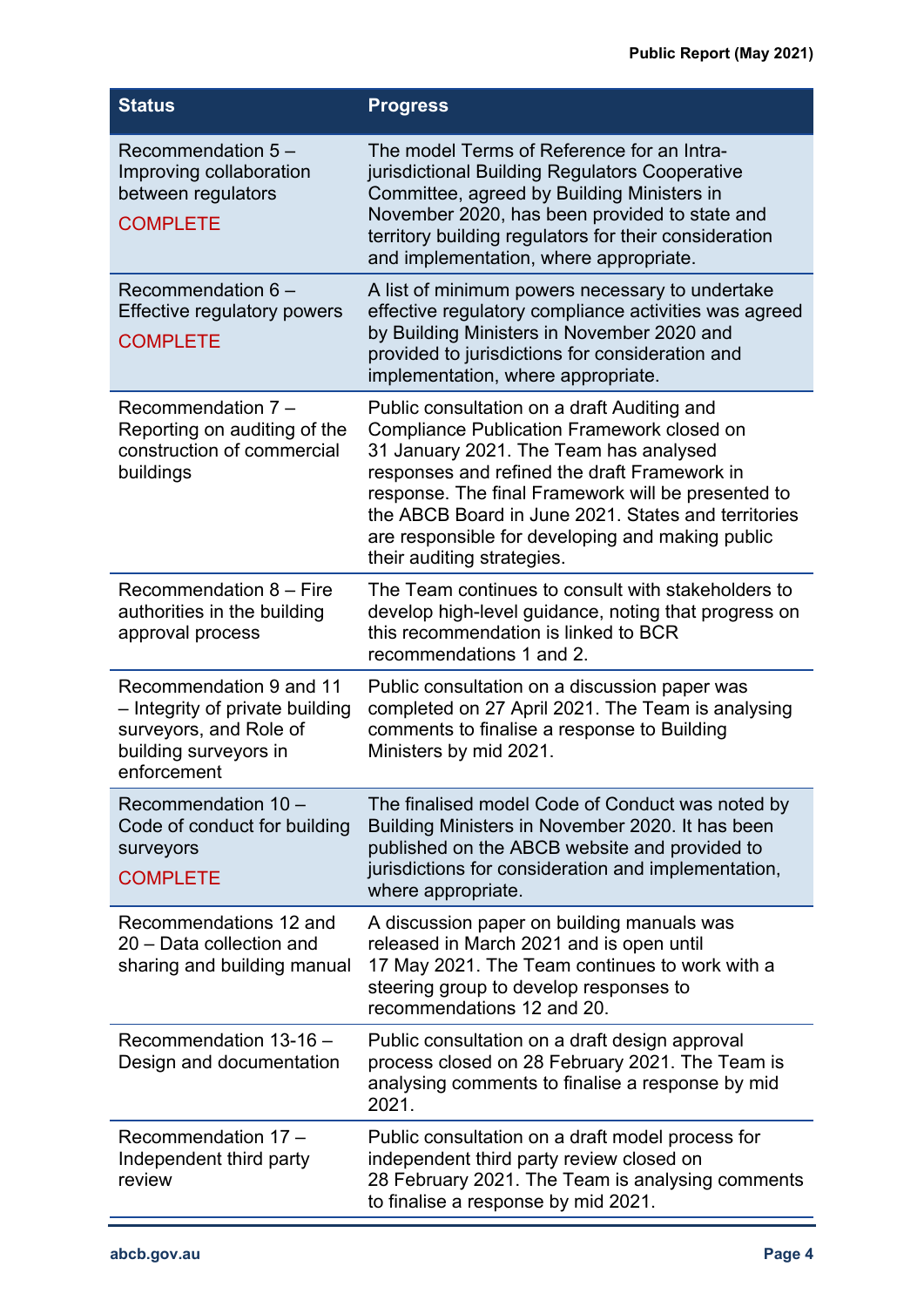| <b>Status</b>                                                                                 | <b>Progress</b>                                                                                                                                                                                                                 |
|-----------------------------------------------------------------------------------------------|---------------------------------------------------------------------------------------------------------------------------------------------------------------------------------------------------------------------------------|
| Recommendation 18 -<br><b>Mandatory inspections</b>                                           | Public consultation on a draft model process for<br>mandatory inspections closed on 28 February 2021.<br>The Team is analysing comments to finalise a<br>response by mid 2021.                                                  |
| Recommendation 19 -<br>Inspection and certification<br>of fire safety system<br>installations | The Team is developing a discussion paper to be<br>released in July 2021. The Team continues to<br>consult with stakeholders, noting that progress on<br>this recommendation is linked to recommendations<br>1, 2 and 13 to 18. |
| Recommendation 21 -<br><b>Building product safety</b>                                         | A discussion paper on a draft Building Product<br>Assurance Framework was released in March 2021<br>and is open until 06 June 2021.                                                                                             |
| Recommendation 22 -<br>Dictionary of terminology                                              | The Team is working with Standards Australia and<br>jurisdictions to further develop the dictionary, which<br>is available at www.constructiondictionary.com.au. A<br>preferred terms publication is also being developed.      |
| <b>Complex Buildings</b>                                                                      | Building Ministers agreed in November 2020 that the<br>revised definition be included in the NCC 2022<br>Public comment draft scheduled for release in May<br>2021.                                                             |

#### **Latest actions**

Building Ministers met on 30 April 2021 to discuss a range of building regulatory matters. At this meeting, Ministers noted progress on the development of the National Registration Framework and agreed it should preceed introduction of Automatic Mutual Recognition, across the states and territories.

It is anticipated that Ministers will convene mid-year to consider and decide on the remaining priority deliverables under the Building Confidence National Framework.

### **Further information**

Further information on the Team and its work is available on the ABCB website. The Team can be contacted at [bcrimplementationteam@abcb.gov.au](mailto:bcrimplementationteam@abcb.gov.au).